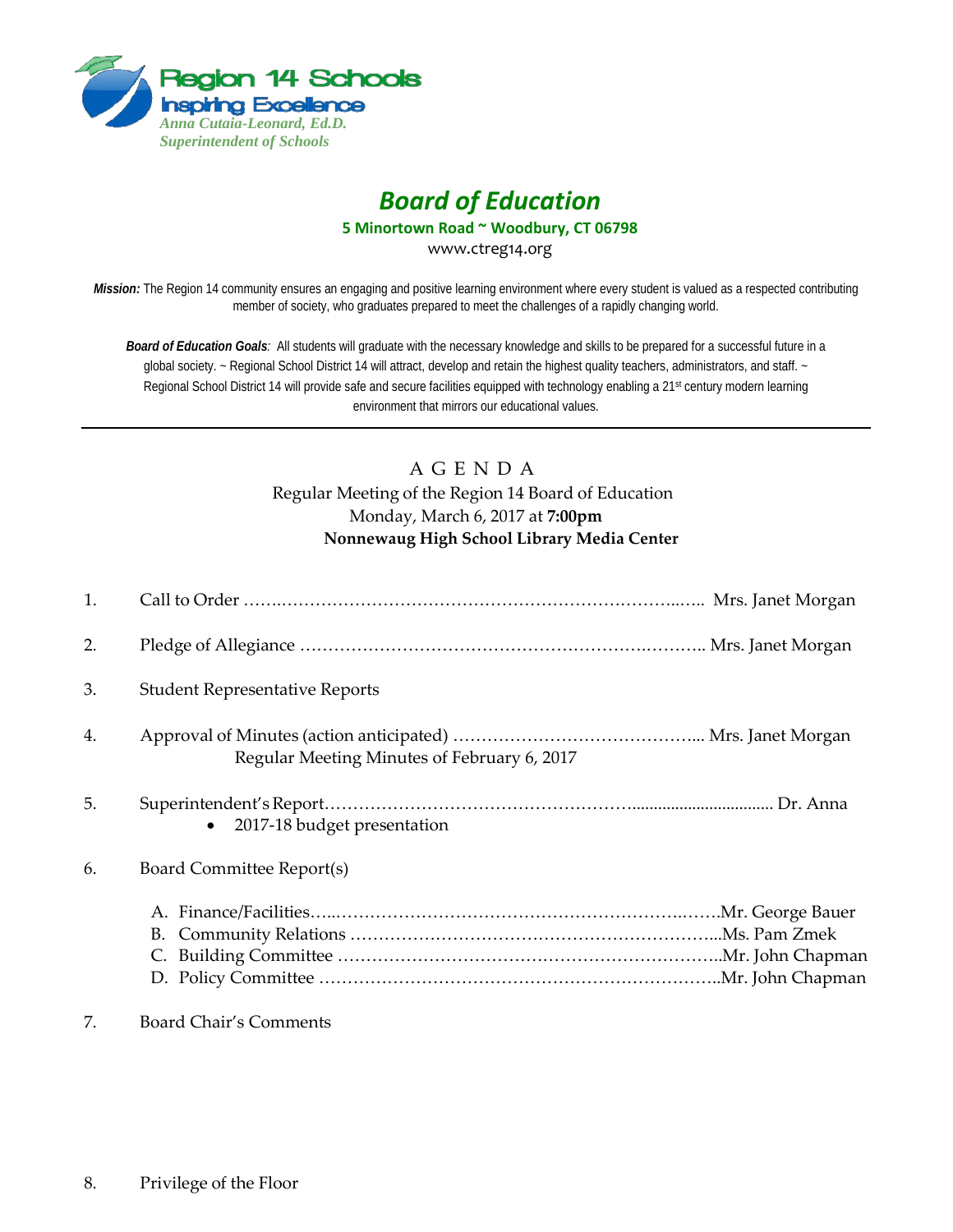The Board of Education will recognize citizens of Bethlehem and Woodbury, who are asked to state their name and town of residence and to please limit comments to three (3) minutes. All comments should be addressed to the Board of Education Chair. Decorum will be enforced.

# 9. Old Business

A. Discussion/possible action on approval of Math Curriculum (action anticipated)

Move that the Board of Education approve the Math Curriculum as presented.

B. Discussion/possible action on approval of the 2017-18 School Calendar (action anticipated)

Move that the Board of Education approve the 2017-18 School Calendar as presented.

#### 10. New Business

A. Nonnewaug High School Students out-of-state trip to the NEFIRST Robotics Championships, UNH, Durham, New Hampshire

Move that the Region 14 Board of Education approve Nonnewaug High School students to attend the NEFIRST Robotics Championships in Durham, NH from April 5, 2017 through April 8, 2017 for 14 students and 2 background verified chaperones via coach bus, funded by Team Beta & by students.

B. Policy Revisions for First Read (possible action)

Move that the Region 14 Board of Education approve the following mandated policies supplied and revised by CABE Policy Services, having been reviewed and recommended by the Policy Committee:

Policy 3152(a-c) – Spending Public Funds for Advocacy Policy 5141.25 – Students with special Health Care Needs (Food allergy) Policy 6114 (a-b) – Emergencies and Disaster Preparedness Policy 7211 – Architect and Construction Manager Selection Policy 7221 – Construction of Physical Facilities

- C. Discussion/review of written attorney client privileged communication regarding Region12 Agriscience program (Executive Session anticipated)
- 11. Adjournment

Board of Education Members